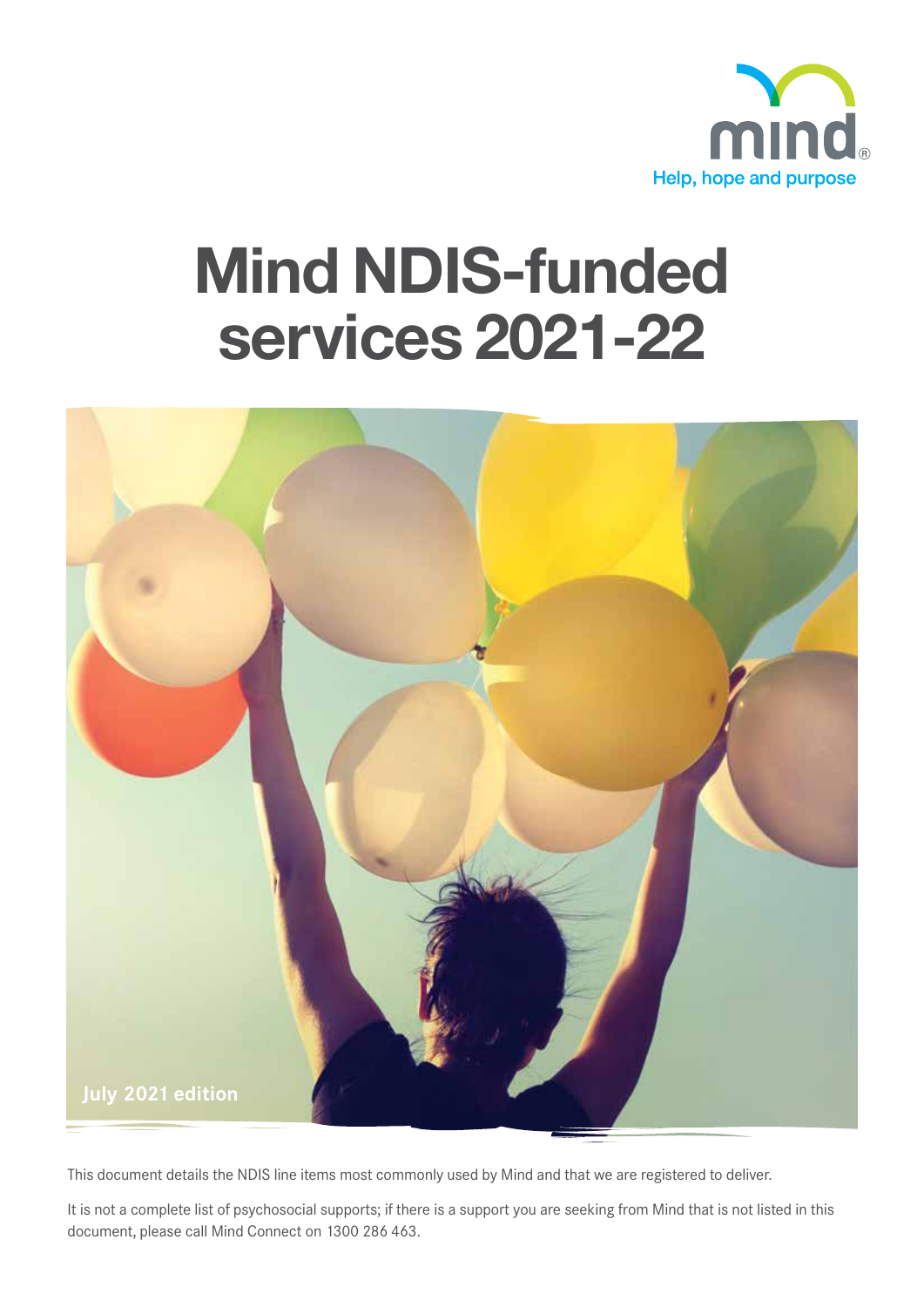## Mind NDIS-funded services

In general, the prices listed below are the National prices. Where state-based prices apply, the correct prices for Victoria and Queensland are listed.

## **Help at Home and in the Community**

*Help at Home and in the Community* can be delivered using a customer's Core or Capacity Building funding or an appointment using a combination of these funding types. *Help at Home and in the Community* includes one-to-one supports delivered in the community or at a Mind site*.*

## **Core funding**

If travel is applicable for a particular support, it is listed in the below table. Travel is charged for up to  $30<sup>*</sup>$  minutes of the worker travel time to the customer. Core travel can only be charged one way. Travel is charged at the same hourly rate of the support type being delivered.

| What we call it                                                      | NDIS name                                                                                                                                | <b>NDIS line item</b> | <b>Price</b><br>per hour | <b>Activity based</b><br>transport | Can<br>provider<br>travel be<br>charged? | <b>Provider travel -</b><br>non-labour costs | Non face-<br>to-face | <b>NDIA</b><br>report<br>writing |
|----------------------------------------------------------------------|------------------------------------------------------------------------------------------------------------------------------------------|-----------------------|--------------------------|------------------------------------|------------------------------------------|----------------------------------------------|----------------------|----------------------------------|
| Help at Home and<br>in the Community,<br>outreach or 1:1<br>supports | Assistance with social and community participation<br>- Access Community, Social And Rec Activities -<br>Level 3 - Weekday Daytime - TTP | 04_500_0104_1_1_T     | \$67.66                  | Yes                                | Yes                                      | Yes                                          | Yes                  | No                               |
| Help at Home and<br>in the Community,<br>outreach or 1:1<br>supports | Assistance with daily life - Assistance With Self-Care<br>Activities - Level 3 - Weekday Daytime - TTP                                   | 01 500_0104_1_1_T     | \$67.66                  | Not applicable                     | Yes                                      | Yes                                          | Yes                  | No                               |

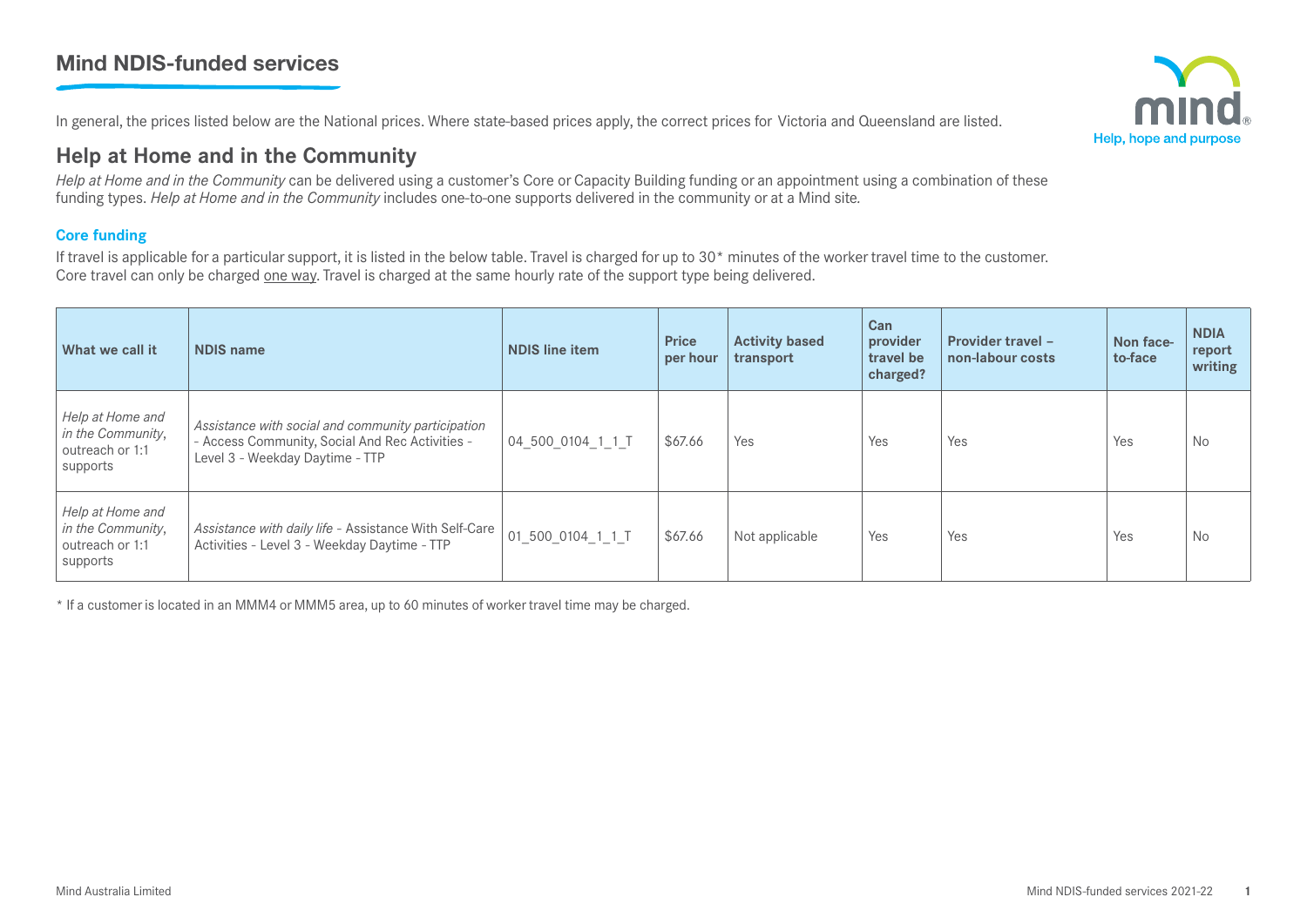## **Help at Home and in the Community (continued)**

#### **When charged against Capacity Building funding**

If travel is applicable for a particular service, it is listed in the below table. If this service is charged against your Capacity Building budget (including allied health) travel can be charged both ways (maximum 30<sup>\*</sup> minutes each way) if the worker is returning to the office after proving the support. Travel is charged at the same hourly rate of the support type being delivered.

| What we call it                                                      | <b>NDIS name</b>                                                                                                                                 | <b>NDIS line item</b> | <b>Price</b><br>per hour | <b>Activity based</b><br>transport | Can<br>provider<br>travel be<br>charged? | Provider travel -<br>non-labour costs | Non face-<br>to-face | <b>NDIA</b><br>report<br>writing |
|----------------------------------------------------------------------|--------------------------------------------------------------------------------------------------------------------------------------------------|-----------------------|--------------------------|------------------------------------|------------------------------------------|---------------------------------------|----------------------|----------------------------------|
| Help at Home and<br>in the Community,<br>outreach or 1:1<br>supports | Increased social and community participation -<br>Life transition planning including mentoring, peer<br>support and individual skill development | 09_006_0106_6_3       | \$65.09                  | Yes                                | Yes                                      | Yes                                   | Yes                  | No                               |
| Help at Home and<br>in the Community,<br>outreach or 1:1<br>supports | Increased social and community participation -<br>skills development and training                                                                | 09_009_0117_6_3       | \$65.09                  | Yes                                | Yes                                      | Yes                                   | Yes                  | <b>No</b>                        |
| Help at Home and<br>in the Community,<br>outreach or 1:1<br>supports | Finding and keeping a job - employment support                                                                                                   | 10_016_0102_5_3       | \$65.09                  | Yes                                | Yes                                      | Yes                                   | Yes                  | Yes                              |
| Help at Home and<br>in the Community,<br>outreach or 1:1<br>supports | Improved relationships - Individual social skills<br>development                                                                                 | 11_024_0117_7_3       | \$65.09                  | Yes                                | Yes                                      | Yes                                   | Yes                  | Yes                              |
| Help at Home and<br>in the Community,<br>outreach or 1:1<br>supports | Improved learning - Transition through school and<br>to further education                                                                        | 13 030 0102 4 3       | \$65.09                  | Yes                                | Yes                                      | Yes                                   | Yes                  | <b>No</b>                        |

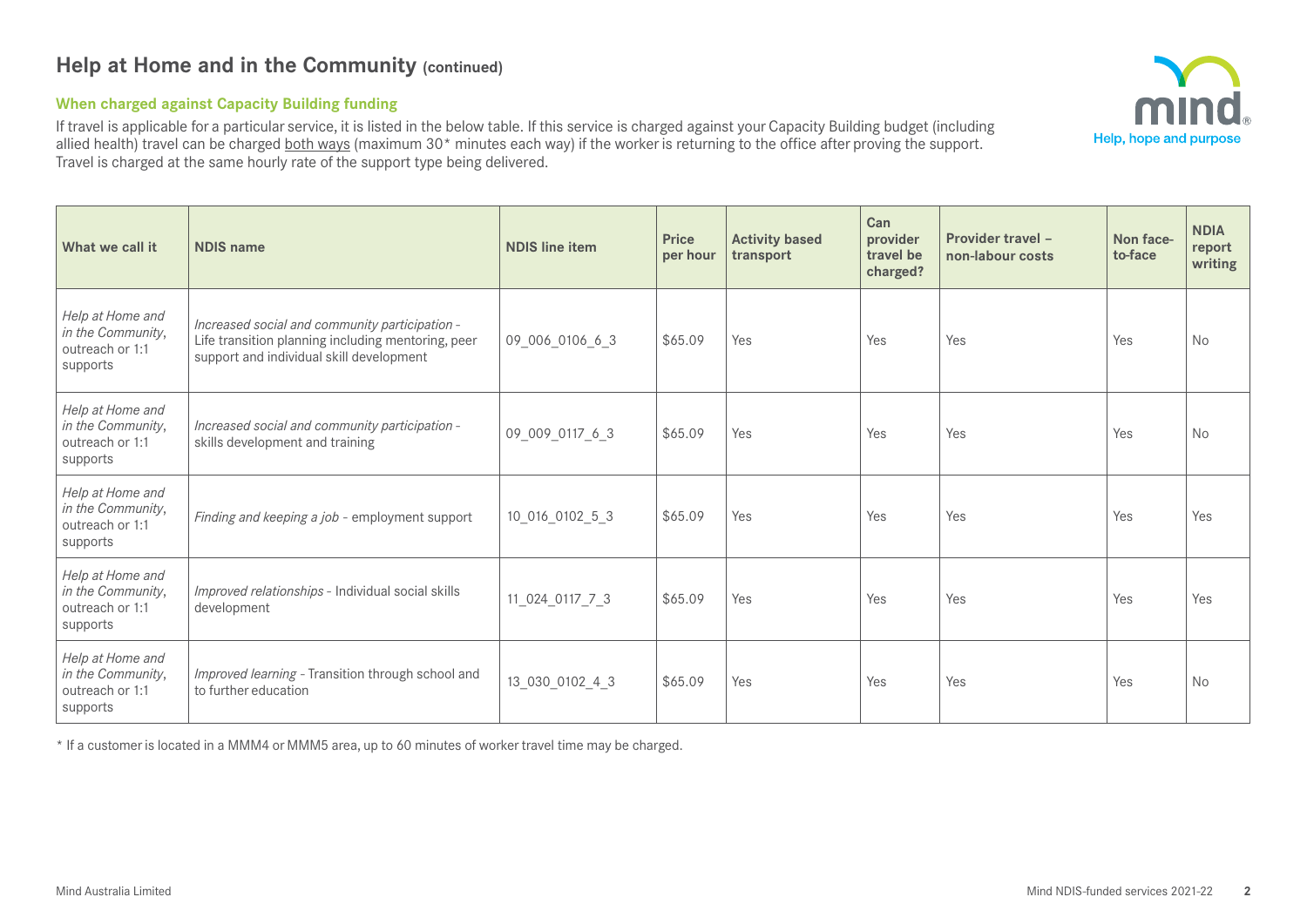# **Support Coordination**

## **Capacity Building funding**

If travel is applicable for a particular service, it is listed in the below table. Travel is charged up to 30\* minutes of the worker's travel time to the customer. Capacity Building (including allied health) travel can be charged both ways (maximum 30\* minutes each way) if you are returning to the office after proving the support. Travel must be rostered separately but is charged at the same price of the support type being delivered.



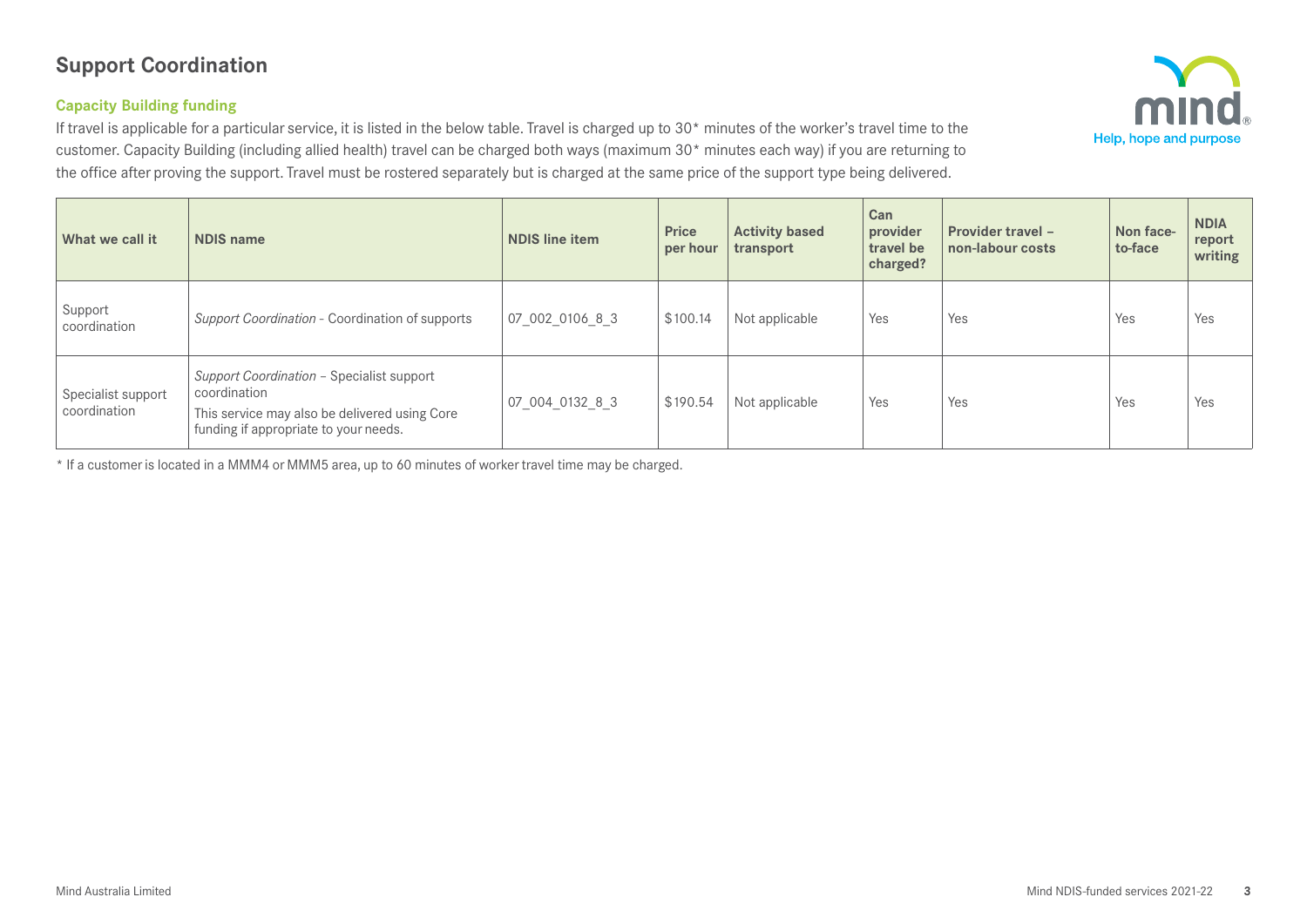## **Recovery Coaching**

#### **Capacity Building funding**

If travel is applicable for a particular service, it is listed in the below table. Travel is charged up to 30\* minutes of the worker's travel time to the customer. Capacity Building travel can be charged <u>both ways</u> (maximum 30\* minutes each way) if you are returning to the office after proving the support. Travel must be rostered separately but is charged at the same price of the support type being delivered.



| What we call it   | <b>NDIS name</b>                                         | <b>NDIS line item</b> | <b>Price</b><br>per hour | <b>Activity based</b><br>transport | <b>Can</b><br>provider<br>travel be<br>charged? | <b>Provider travel -</b><br>non-labour costs | Non face-<br>to-face | <b>NDIA</b><br>report<br>writing |
|-------------------|----------------------------------------------------------|-----------------------|--------------------------|------------------------------------|-------------------------------------------------|----------------------------------------------|----------------------|----------------------------------|
| Recovery Coaching | Support Coordination - Psychosocial Recovery<br>Coaching | 07 101 0106 6 3       | \$85.62                  | Yes                                | Yes                                             | Yes                                          | Yes                  | Yes                              |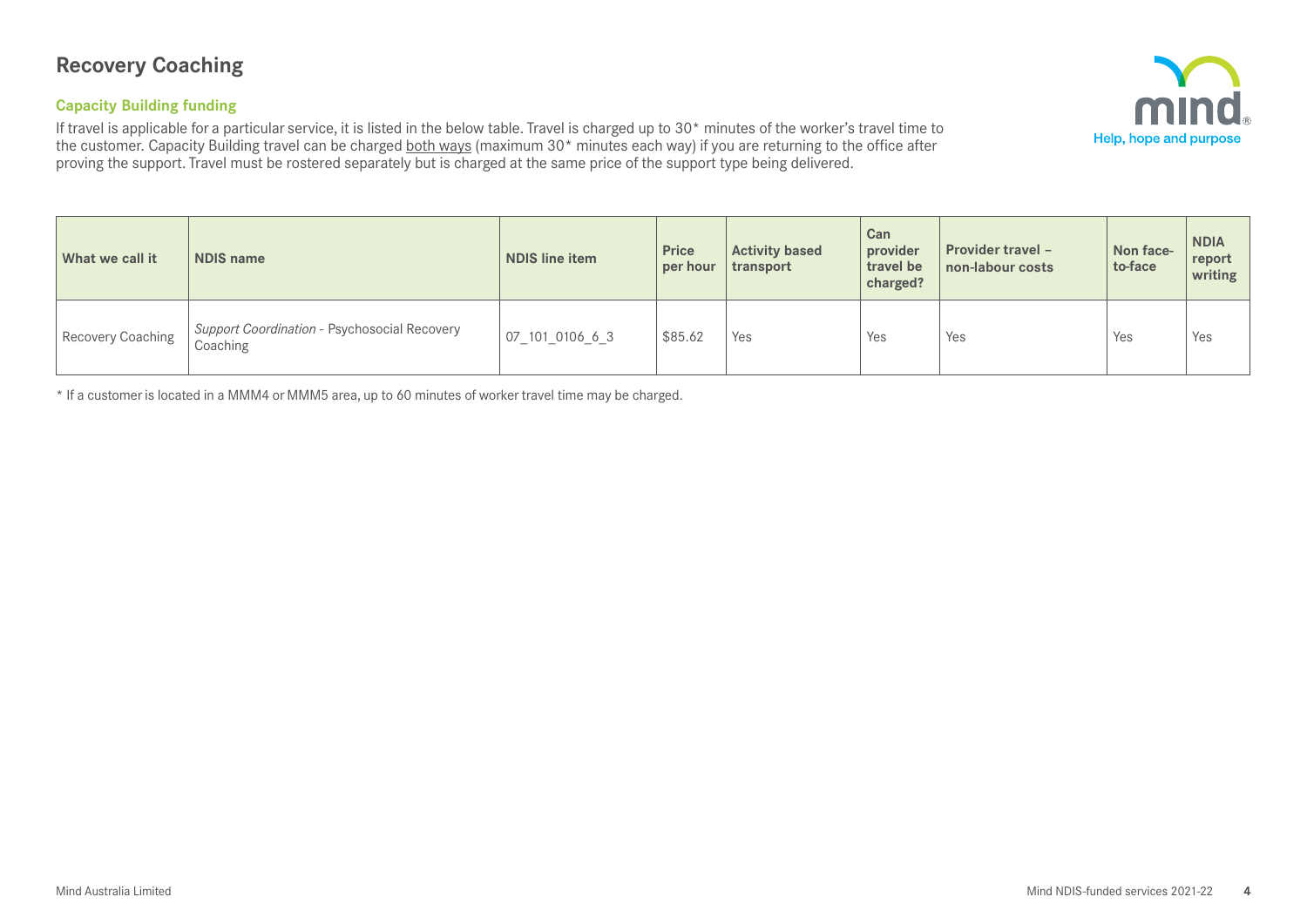# **Recovery Retreats**

Recovery Retreats use the Short Term Accommodation funding type.

## **Core funding**



| What we call it                           | <b>NDIS name</b>                                           | <b>NDIS line item</b> | <b>Price</b><br>per day | <b>Activity based</b><br>transport | Can<br>provider<br>travel be<br>charged? | <b>Provider travel -</b><br>non-labour costs | Non face-<br>to-face | <b>NDIA</b><br>report<br>writing |
|-------------------------------------------|------------------------------------------------------------|-----------------------|-------------------------|------------------------------------|------------------------------------------|----------------------------------------------|----------------------|----------------------------------|
| Recovery Retreat,<br>respite trip or camp | Short Term Accommodation and Assistance -<br>1:4 - Weekday | 01_045_0115_1_1       | \$581.53                | Not applicable                     | <b>No</b>                                | Not applicable                               | <b>No</b>            | No                               |
| Recovery Retreat,<br>respite trip or camp | Short Term Accommodation and Assistance -<br>1:3 - Weekday | 01_062_0115_1_1       | \$714.24                | Not applicable                     | <b>No</b>                                | Not applicable                               | <b>No</b>            | <b>No</b>                        |
| Recovery Retreat,<br>respite trip or camp | Short Term Accommodation and Assistance -<br>1:2 - Weekday | 01_054_0115_1_1       | \$979.65                | Not applicable                     | <b>No</b>                                | Not applicable                               | <b>No</b>            | <b>No</b>                        |
| Recovery Retreat,<br>respite trip or camp | Short Term Accommodation and Assistance -<br>1:1 - Weekday | 01_058_0115_1_1       | \$1,775.89              | Not applicable                     | <b>No</b>                                | Not applicable                               | <b>No</b>            | No                               |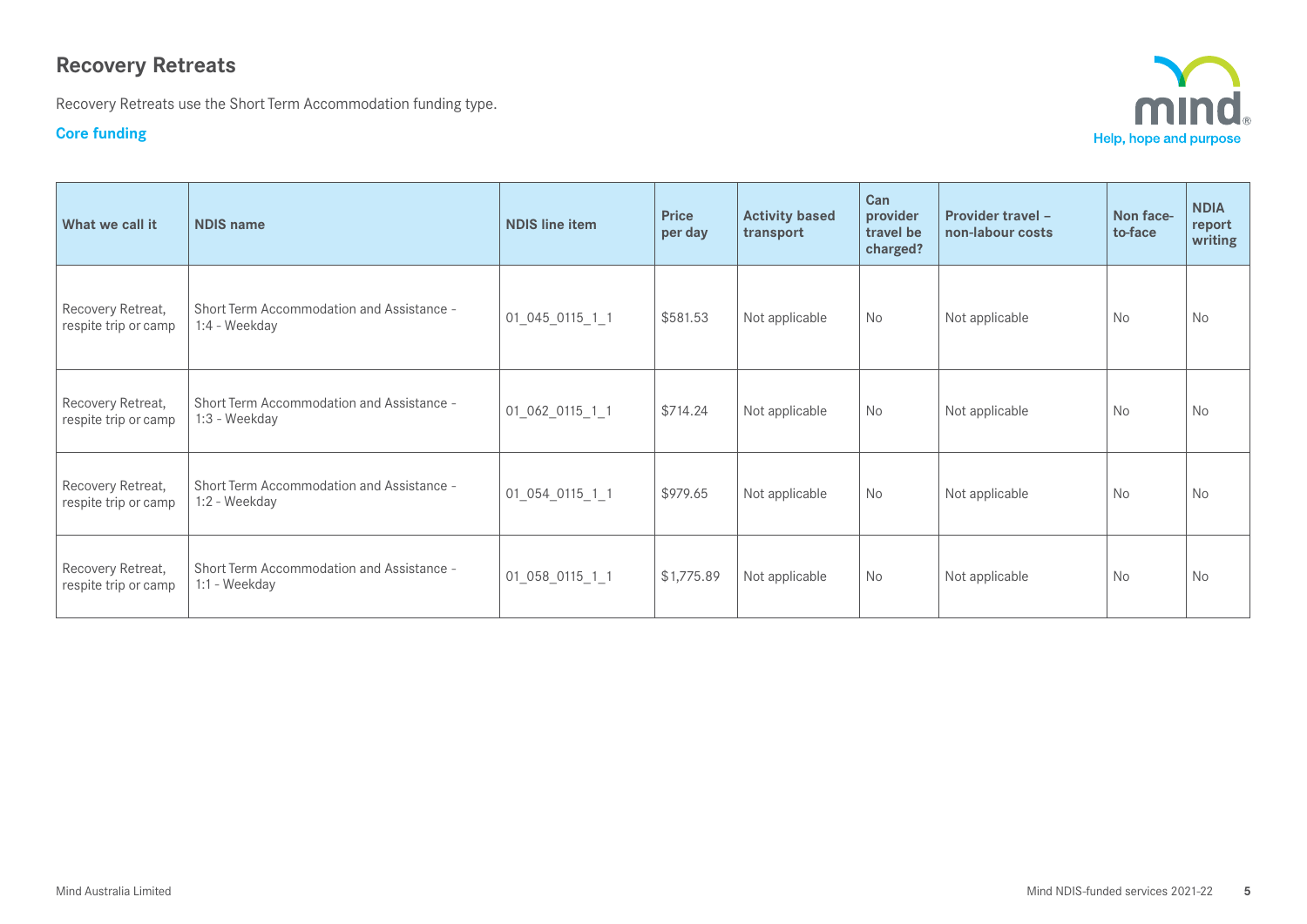## **Allied Health**

Travel may be charged <u>both ways</u> (maximum 30\* minutes each way) if the worker returns to the office after providing you support. Travel is charged at the same hourly rate of the support type being delivered.

**Capacity Building funding**



| What we call it                                                                                                                                           | <b>NDIS name</b>                                                                                                                                                                                                           | <b>NDIS line item</b> | <b>Price</b><br>per hour | <b>Activity based</b><br>transport | Can<br>provider<br>travel be<br>charged? | <b>Provider travel -</b><br>non-labour costs | <b>Non</b><br>face-to-<br>face | <b>NDIA</b><br>report<br>writing |
|-----------------------------------------------------------------------------------------------------------------------------------------------------------|----------------------------------------------------------------------------------------------------------------------------------------------------------------------------------------------------------------------------|-----------------------|--------------------------|------------------------------------|------------------------------------------|----------------------------------------------|--------------------------------|----------------------------------|
| Development of a                                                                                                                                          | Improved relationship - Specialist behavioural<br>intervention support                                                                                                                                                     | 11_022_0110_7_3       | \$214.41                 | Not applicable                     | Yes                                      | Yes                                          | Yes                            | Yes                              |
| positive behaviour<br>support plans                                                                                                                       | Improved relationship - Behaviour management plan<br>including training in behaviour management strategies                                                                                                                 | 11_023_0110_7_3       | \$193.99                 | Not applicable                     | Yes                                      | Yes                                          | Yes<br>Yes                     | Yes                              |
| Counselling                                                                                                                                               | Improved daily living - Individual counselling                                                                                                                                                                             | 15 043 0128 1 3       | \$156.16                 | Not applicable                     | Yes                                      | Yes                                          |                                | Yes                              |
| Evidence based<br>therapy including<br>dialectical behaviour<br>therapy (DBT) or<br>cognitive behaviour<br>therapy (CBT)<br>provided by a<br>psychologist | Improved daily living - Assessment, recommendation,<br>therapy and/or training (incl. AT). To be delivered by a<br>psychologist.<br>This service may also be delivered using Core funding<br>if appropriate to your needs. | 15 054 0128 1 3       | \$214.41                 | Not applicable                     | Yes                                      | Yes                                          | Yes                            | Yes                              |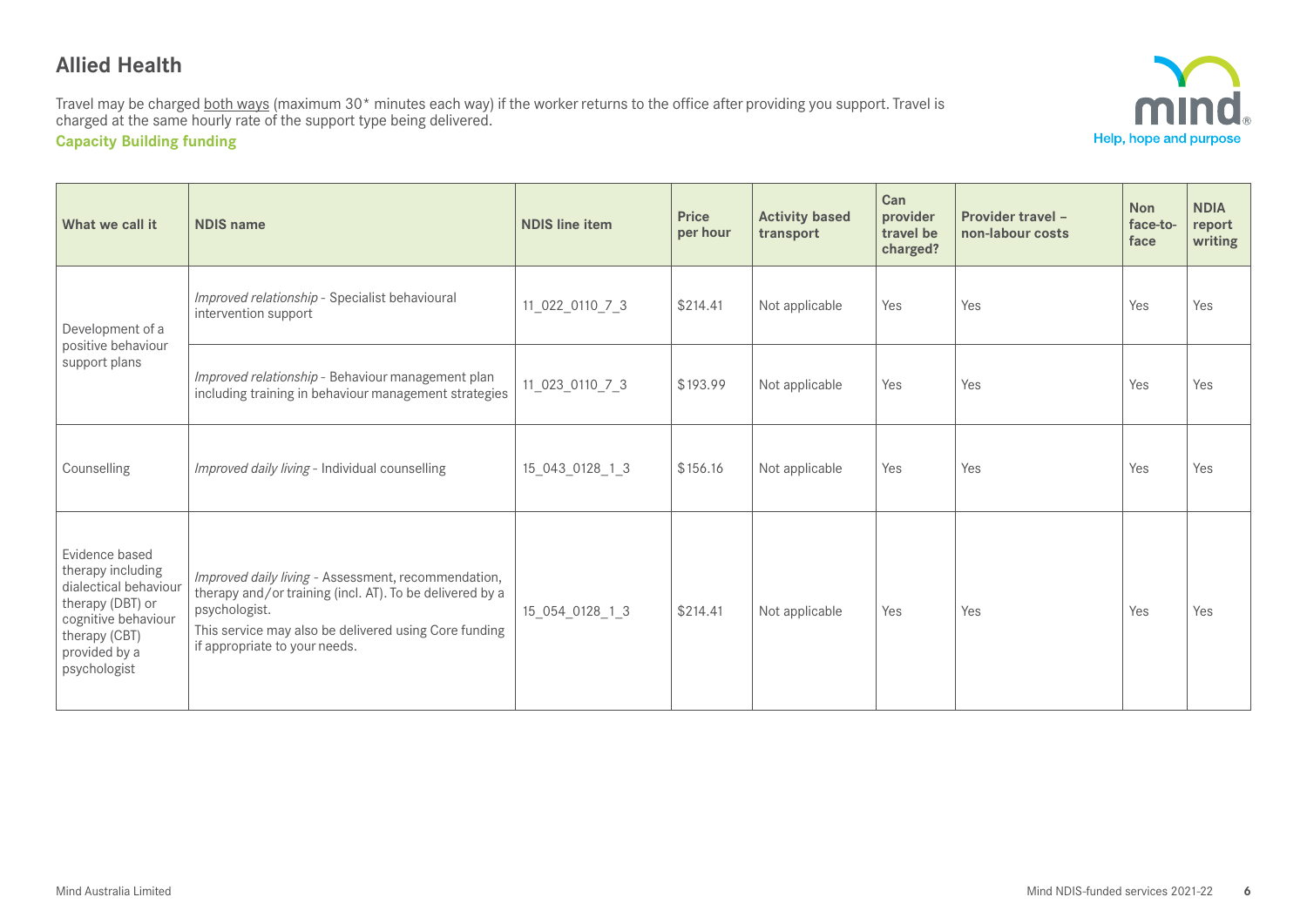

| What we call it                                                                                                                                                                     | <b>NDIS name</b>                                                                                                                                                                                                                                                                               | <b>NDIS line item</b> | <b>Price</b><br>per hour | <b>Activity based</b><br>transport | Can<br>provider<br>travel be<br>charged? | Provider travel -<br>non-labour costs | <b>Non</b><br>face-to-<br>face | <b>NDIA</b><br>report<br>writing |
|-------------------------------------------------------------------------------------------------------------------------------------------------------------------------------------|------------------------------------------------------------------------------------------------------------------------------------------------------------------------------------------------------------------------------------------------------------------------------------------------|-----------------------|--------------------------|------------------------------------|------------------------------------------|---------------------------------------|--------------------------------|----------------------------------|
| Occupational<br>therapy assessment<br>provided by an<br>occupational<br>therapist or other<br>discipline (not a<br>psychologist)                                                    | Improved daily living - Assessment, Recommendation,<br>Therapy or Training (incl. AT) - Other Therapy                                                                                                                                                                                          | 15_056_0128_1_3       | \$193.99                 | Not applicable                     | Yes                                      | Yes                                   | Yes                            | Yes                              |
| Allied health<br>supports (evidence<br>based therapy,<br>assessments<br>or counselling)<br>delivered by a<br>student work is<br>working under direct<br>supervision at all<br>times | Improved daily living - Therapy Assistant - Level 1<br>(Allied health assistant working under the delegation<br>and direct supervision at all times of a therapist)                                                                                                                            | 15 052 0128 1 3       | \$56.16                  | Not applicable                     | Yes                                      | Yes                                   | Yes                            | Yes                              |
| Allied health<br>supports (evidence<br>based therapy,<br>assessments<br>or counselling)<br>delivered by a more<br>experienced student<br>who is able to work<br>independently       | Improved daily living - Therapy Assistant - Level 2<br>(Allied health assistant working under the delegation<br>and supervision of a therapist, where the therapist is<br>satisfied that the allied health assistant is able to work<br>independently without direct supervision at all times) | 15 053 0128 1 3       | \$86.79                  | Not applicable                     | Yes                                      | Yes                                   | Yes                            | Yes                              |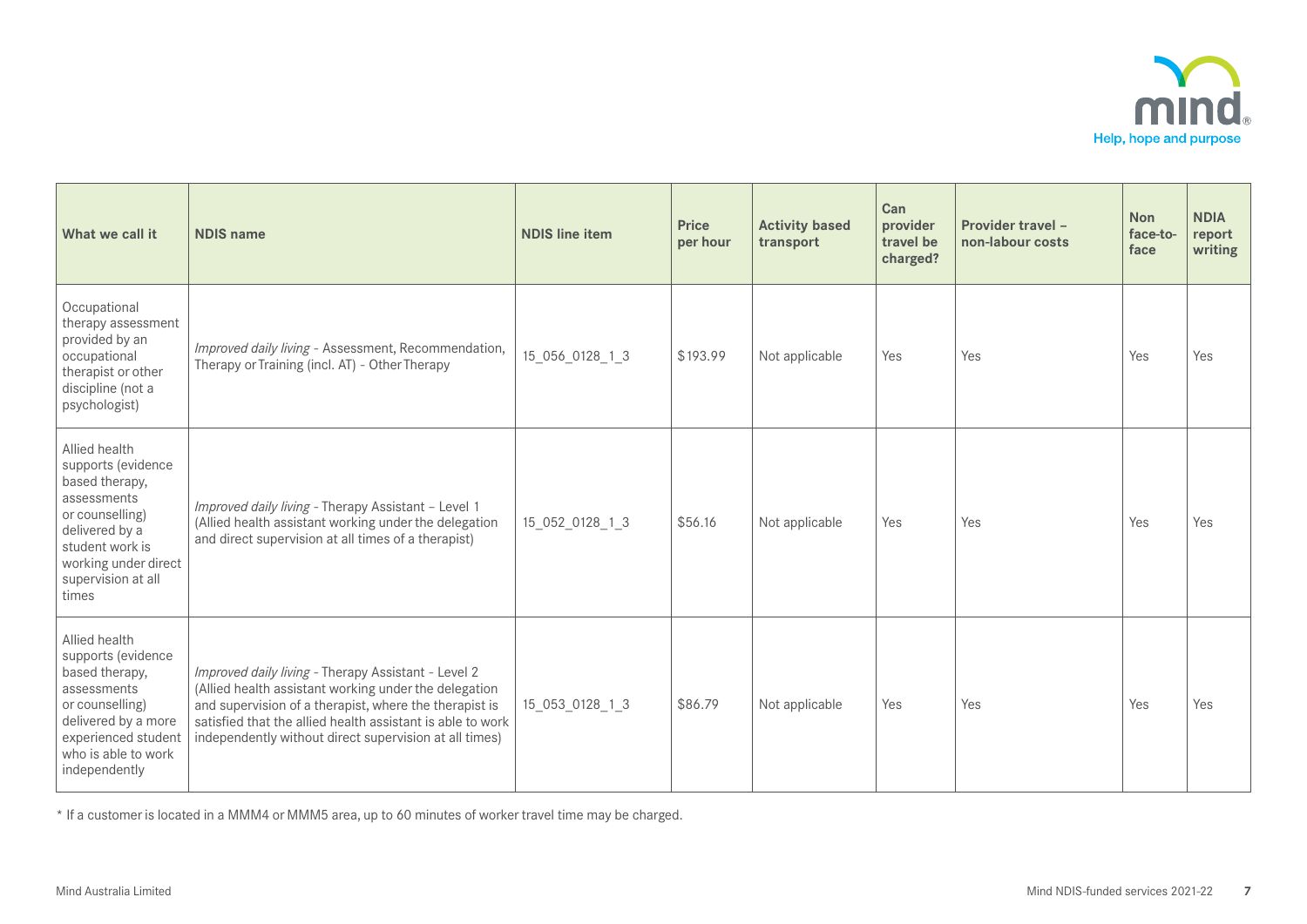## **Core funding**

If travel is applicable for a particular service, it is listed in the below table. Travel is charged up to 30\* minutes of the worker's travel time to the customer. Core travel can only be charged one way. Travel must be rostered separately but is charged at the same price of the support type being delivered.



| What we call it                                                                                                                                           | <b>NDIS name</b>                                                                                                             | <b>NDIS line item</b> | <b>Price</b><br>per hour | <b>Activity based</b><br>transport | Can<br>provider<br>travel be<br>charged? | <b>Provider travel -</b><br>non-labour costs | Non face-<br>to-face | <b>NDIA</b><br>report<br>writing |
|-----------------------------------------------------------------------------------------------------------------------------------------------------------|------------------------------------------------------------------------------------------------------------------------------|-----------------------|--------------------------|------------------------------------|------------------------------------------|----------------------------------------------|----------------------|----------------------------------|
| Evidence based<br>therapy including<br>dialectical behaviour<br>therapy (DBT) or<br>cognitive behaviour<br>therapy (CBT)<br>provided by a<br>Psychologist | Improved daily living - Assessment,<br>Recommendation, Therapy or Training (incl. AT). To<br>be delivered by a Psychologist. | 01_701_0128_1_3       | \$214.41                 | Not applicable                     | Yes                                      | Yes                                          | Yes                  | Yes                              |
| Occupational<br>therapy assessment<br>provided by an<br>Occupational<br>Therapist or other<br>discipline (not a<br>Psychologist)                          | Improved daily living - Assessment,<br>Recommendation, Therapy or Training (Incl. AT) -<br>Other Therapy                     | 01_741_0128_1_3       | \$193.99                 | Not applicable                     | Yes                                      | Yes                                          | Yes                  | Yes                              |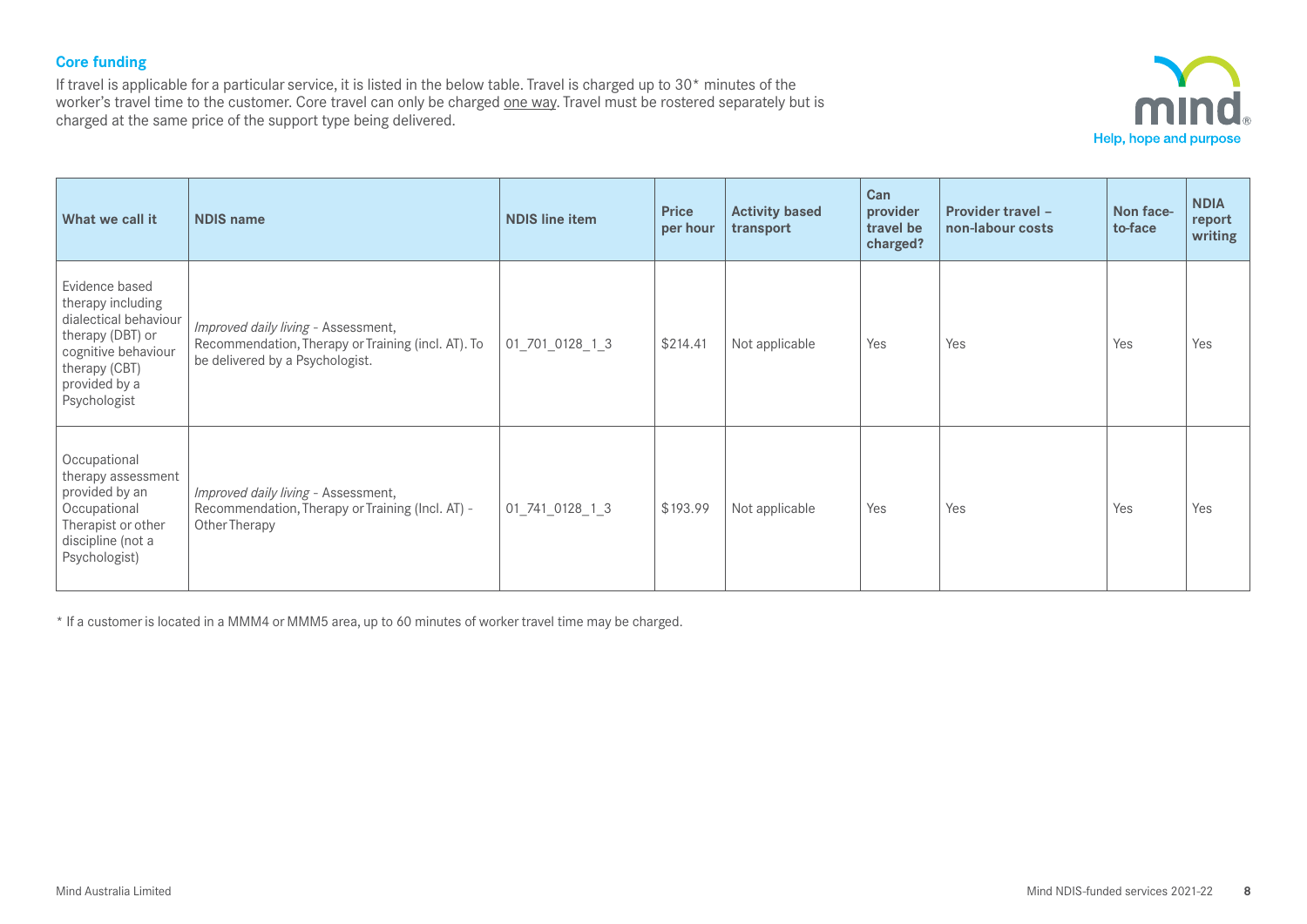# **Individualised Living Options**

*Individualised Living Options (ILO)* is an NDIS Home and Living support that lets participants choose the home they live in and set up supports in the way that best suits them. ILOs enable participants to work out how they what to live, where they live and who they live with. Participants can share their home with friends, housemates, live in the home of a host family or on their own with a variety of individualised supports.



ILOs are funded in two parts; the first part is all about exploring and designing the supports at home, and the second part is funding to put those supports in place. ILO funds cannot be used for a participant's rent or mortgage payments.

If travel is applicable for a particular service, it is listed in the below table. Travel is charged up to  $30*$  minutes of the worker's travel time to the customer. Core travel can only be charged one way. Travel must be rostered separately but is charged at the same price of the support type being delivered.

| What we call it                                                 | <b>NDIS name</b>                                          | <b>NDIS line item</b> | <b>Price</b><br>per hour | <b>Activity based</b><br>transport | Can<br>provider<br>travel be<br>charged? | <b>Provider travel -</b><br>non-labour costs | Non face-<br>to-face | <b>NDIA</b><br>report<br>writing |
|-----------------------------------------------------------------|-----------------------------------------------------------|-----------------------|--------------------------|------------------------------------|------------------------------------------|----------------------------------------------|----------------------|----------------------------------|
| Individualised<br>Living Options -<br>Exploration and<br>Design | Individualised Living Options - Exploration and<br>Design | 01 850_0106_1_1       | \$100.14                 | Not applicable                     | Yes                                      | Yes                                          | Yes                  | Yes                              |
| Individualised Living<br>Options - Support<br>Model             | Individualised Living Options - Support Model             | 01_851_0115_1_1       | Quoted<br>Support        | Not applicable                     | Not<br>applicable                        | Not applicable                               | Not<br>applicable    | <b>Not</b><br>applicable         |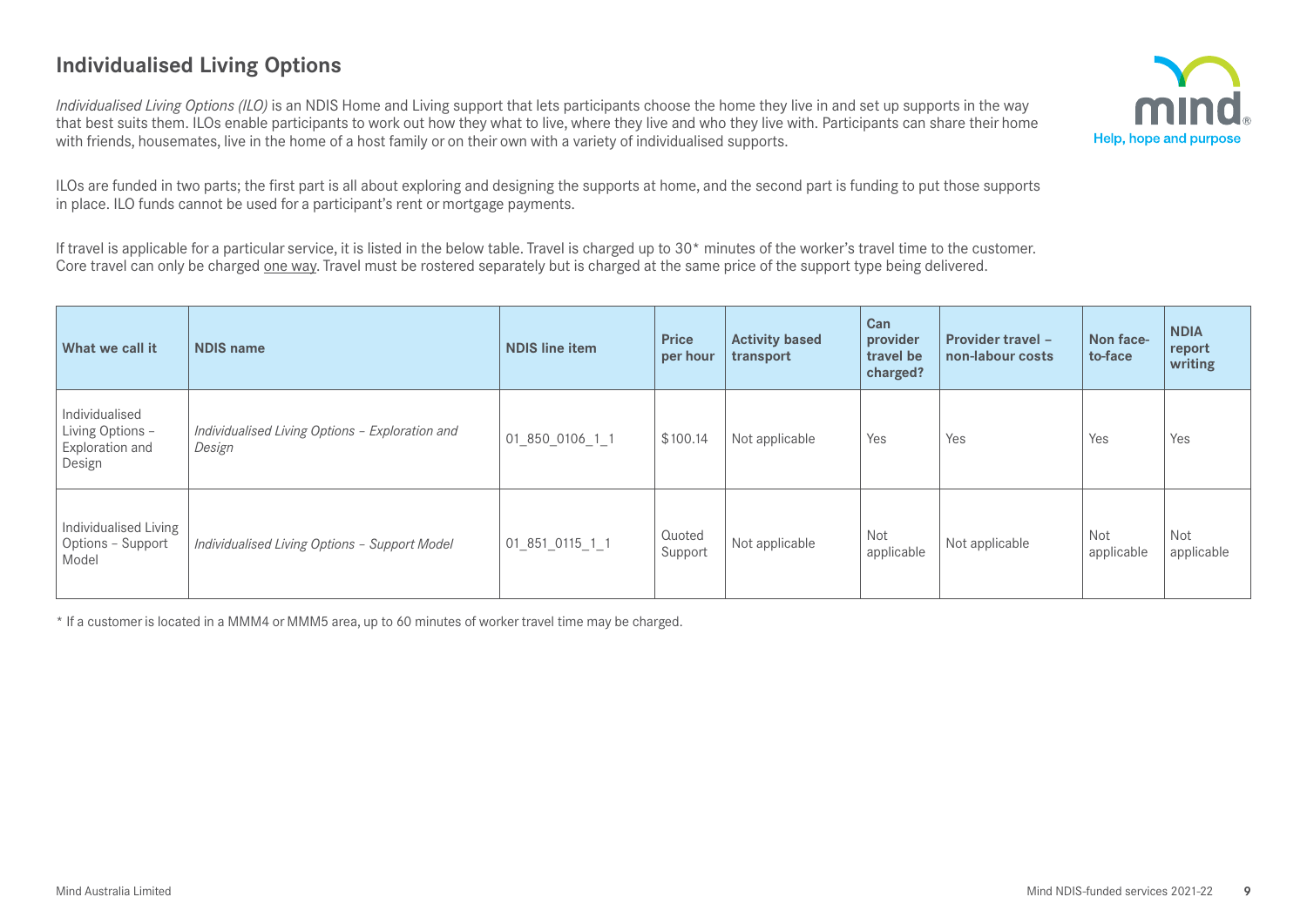## **Establishment fee**

#### **Core funding**

The establishment fee is intended to cover costs in establishing supports with new customers. These items only apply when delivering supports through *Assistance with daily life* or *Assistance with social and community participation*. We must be delivering at least 20 hours of support per month for at least three consecutive months to be eligible to charge the establishment fee. The fee can only be charged once for each customer.



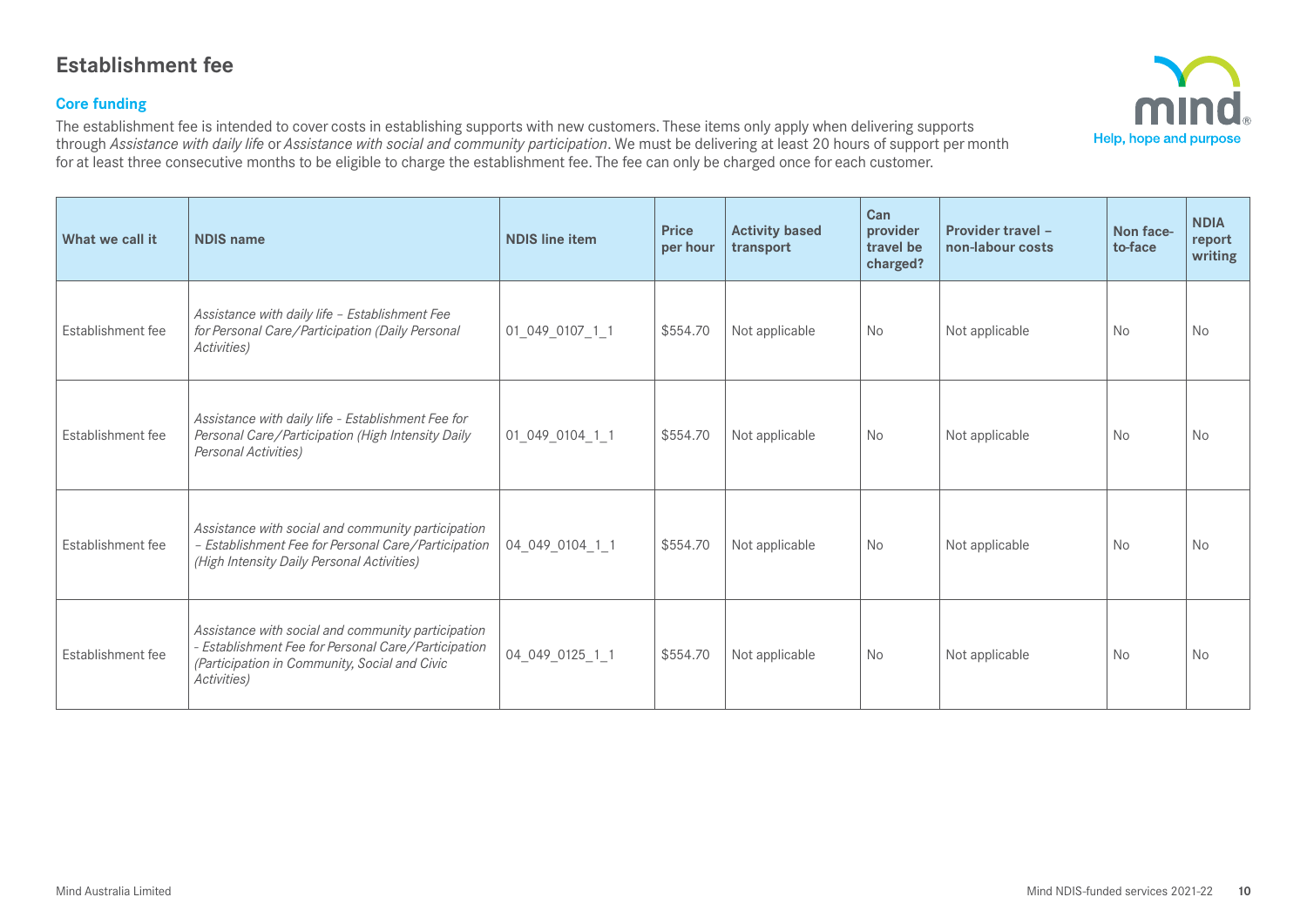

# Mind NDIS services price list – 2021-22

This document details the NDIS line items most commonly used by Mind in delivering NDIS services. While it covers most line items, it is not a complete list.

If you have a specific question around which line items Mind is registered for, please Contact Mind Connect on 1300 286 463.

## **Definitions**

**Temporary transformation payment (TTP)** - The NDIA has provided the TTP as a conditional loading will assist providers to continue transforming their businesses in the move towards a more competitive marketplace. It only relates to specific attendant care and community participation supports.

**Modified Monash Model (MMM)** - The NDIA uses the Modified Monash Model (MMM) to determine regional, remote and very remote areas using a scale based on population size and locality. MMM 1 to MMM 3 refers to metropolitan area, MMM 4 to MMM 5 are regional areas. MMM 6 and MMM 7 refer to remote and very remote areas.

**Provider Travel** - Provider travel refers to costs associated with a worker's journey to provide supports directly to an NDIS participant and is categorised into two types; labour costs (time) and non-labour costs (km and other expenses). Labour costs are recorded and billed against the support item being delivered and is indicated as travel in billing. Non-labour costs are recorded and billed against the Provider Travel – Non-labour cost support item that is aligned to eligible support items. The ability to bill for provider travel is dependent on the eligibility of the support item being used to deliver support.

**Activity-Based Transport** - Activity-based transport (ABT) refers to expenses outside of a worker's time that are incurred during a service period due to transporting the participant. ABT is recorded and billed against the ABT support item that is aligned to the support being delivered. The ability to bill for ABT is dependent on the eligibility of the support item being used to deliver support.

## **Billing for non-direct supports**

The following non-direct elements of services may be delivered for specified services only. These items will be listed individually on any rosters, Mind NDIS log sheets and within NDIS billing processes. An overview of the non-direct elements of service is below.

#### **Provider travel – labour costs (time)**

Charging for provider travel is only applicable for an NDIS line item if it is flagged as applicable in the this document.

In general, travel is charged differently for Core and Capacity Building (including allied health) supports. Provider travel for Core supports can only be charged for provider travel to the location of the customer appointment. Provider travel for Capacity Building (including allied health) supports can be charged for travel both to the customer appointment and travel to return to the office.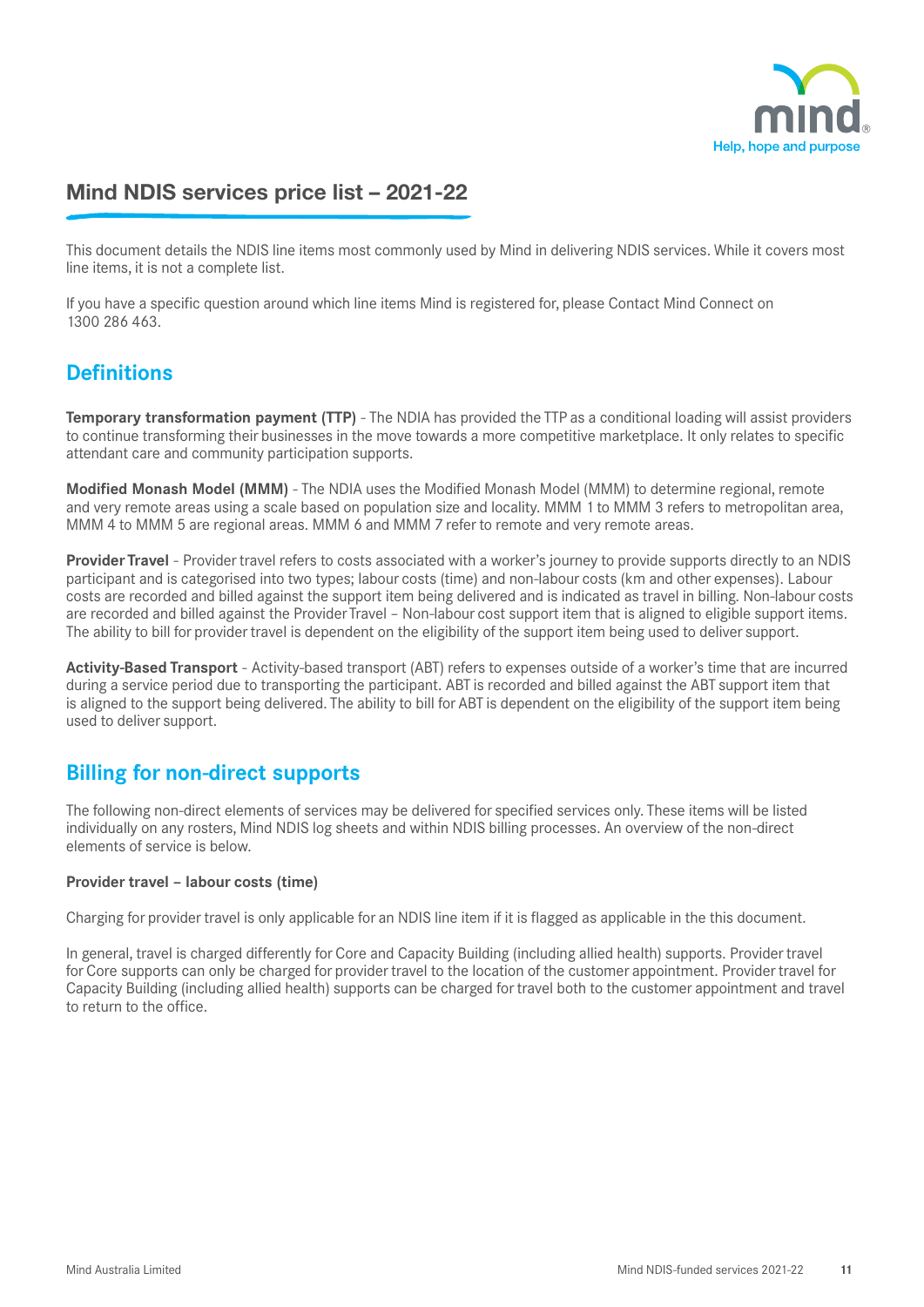

#### **Provider travel – non labour costs**

Charging for provider travel – non-labour costs is only applicable for an NDIS line item if it is flagged as applicable in this document. Provider travel – non-labour costs covers the additional costs of travel outside of the worker's travel time.

Mind will charge \$1.00 per kilometre (km) of travel per eligible service.

#### **Billable non-face-to-face support (non f2f)**

Not all non-face-to-face activities are billable; activities such as rostering, scheduling of appointments, or administration related to log sheets or service agreements should not be claimed as billable time. Activities that can be claimed should all be specific to the customer (e.g. not a general activity like general training) and related to the support we are providing.

Examples of supports that could be claimed are a case consultation around the specific needs of a customer, writing a report for another worker or provider so you can provide consistent support, research into specific supports for customers, or pre-planning supports, activities or pre-approved activities to assist the customer to re-engage with services when they become unwell.

Time taken to complete these tasks should be claimed against the hour rates for the relevant support type. This time will be rostered separately from direct support time and will be clearly identified as billable non-face-to-face supports.

#### **NDIA report writing**

Employees providing NDIS support will be required to provide reports from time to time to both the NDIA and NDIS customers. Charging for NDIS report writing supports is only applicable for an NDIS line item if it is flagged as applicable in this document.

Time taken to complete these reports is billable for applicable NDIS line items and should be claimed against the hourly rate for the relevant support item. These supports should be discussed and agreed with the customer in advance. This time will be rostered separately from direct support time and will be clearly identified as report writing.

Billable report types include reports required at the commencement of a plan outlining the customer's objectives and goals, the completion of necessary reports for the plan review process, functional assessments, reports making recommendations about a customer's ongoing supports needs, and any other requested reports that are required in the customer's plan.

## **Activity based transport**

Activity based transport can be charged when a customer requests that we transport them to, or from, or as part of, a community participation support. Charging for activity based is only applicable for an NDIS line item if it is flagged as applicable in this document.

Mind will charge \$1.00 per kilometre (km) of transport provided for eligible service.